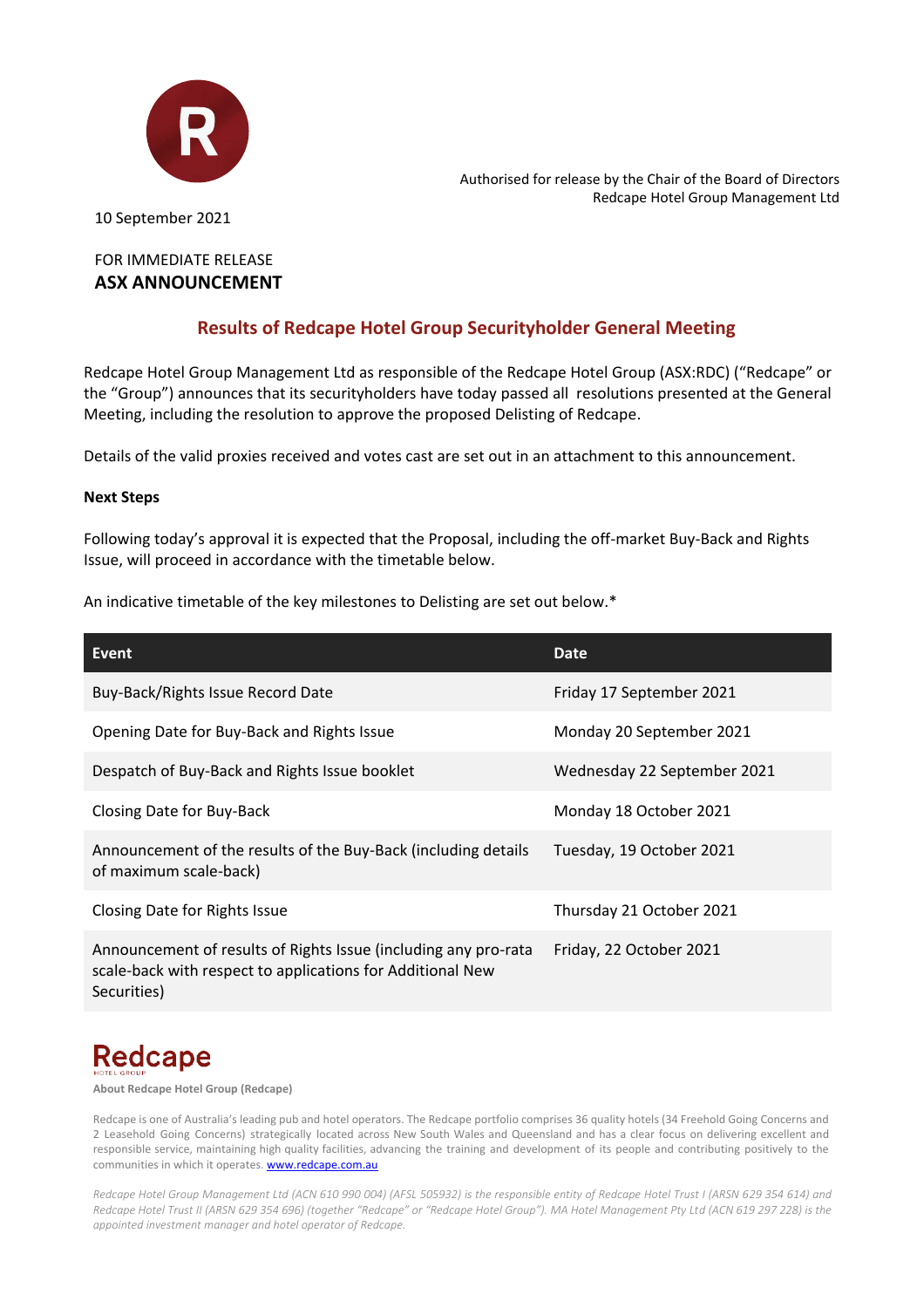| Rights Issue Settlement Date (settlement of Rights Issue)                                                                                     | Tuesday 26 October 2021    |
|-----------------------------------------------------------------------------------------------------------------------------------------------|----------------------------|
| Issue Date for the of Rights Issue<br>Buy-Back Settlement (including cancellation of securities<br>bought-back by Redcape Responsible Entity) | Wednesday, 27 October 2021 |
| Suspension Date (date on which Redcape Securities are<br>suspended from trading on ASX)                                                       | Friday, 29 October 2021    |
| Delisting Date (subject to final delisting approval by ASX)                                                                                   | Tuesday 2 November 2021    |

\* All times and dates in the above timetable are references to the time and date in Sydney, Australia and all such times and dates are subject to change. The Responsible Entity may vary any or all of these dates and times and provide notice of any such variation on the ASX. Certain times and dates are conditional on the approval of the Proposal by ASX. Any changes will be announced by the Responsible Entity to ASX.

**-ENDS-**

### **For information please contact:**

**Investor Relations Media Enquiries** Matt Gregorowski **Matt Gregorowski** Jack Gordon Citadel-MAGNUS Citadel-MAGNUS

+61 (0) 422 534 755 +61 (0) 478 060 362



**About Redcape Hotel Group (Redcape)**

Redcape is one of Australia's leading pub and hotel operators. The Redcape portfolio comprises 36 quality hotels (34 Freehold Going Concerns and 2 Leasehold Going Concerns) strategically located across New South Wales and Queensland and has a clear focus on delivering excellent and responsible service, maintaining high quality facilities, advancing the training and development of its people and contributing positively to the communities in which it operates[. www.redcape.com.au](http://www.redcape.com.au/)

*Redcape Hotel Group Management Ltd (ACN 610 990 004) (AFSL 505932) is the responsible entity of Redcape Hotel Trust I (ARSN 629 354 614) and Redcape Hotel Trust II (ARSN 629 354 696) (together "Redcape" or "Redcape Hotel Group"). MA Hotel Management Pty Ltd (ACN 619 297 228) is the appointed investment manager and hotel operator of Redcape.*